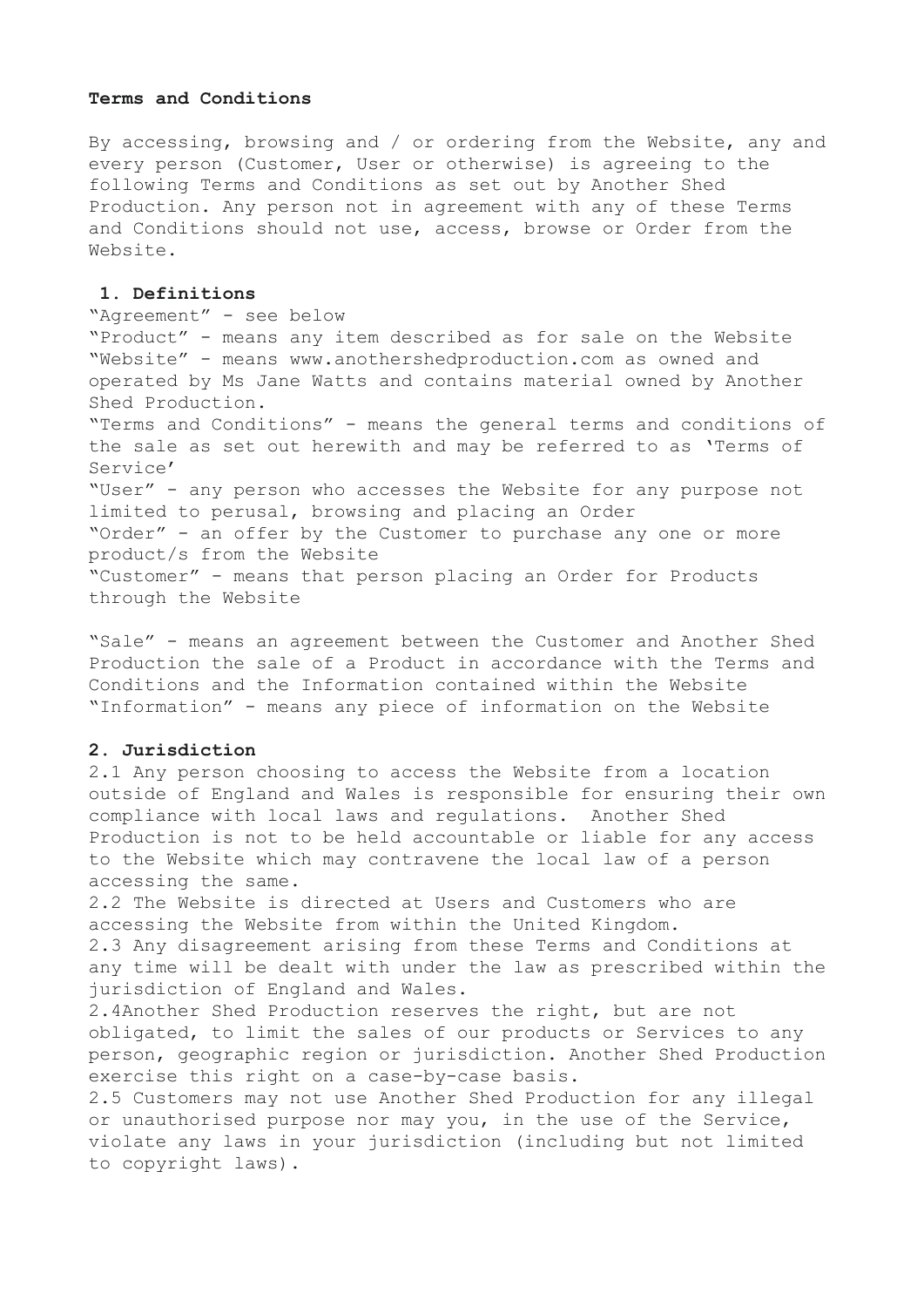3. Terms and Conditions of Sale

3.1 Any Sale made through the Website is conditional upon the Customer agreeing to the following:

a) Unless agreed prior to the Order being made, any Product Ordered or purchased through the Website is for personal use, or for the purpose to be gifted to another person for personal use only meaning that commercial resale of the Product/s is forbidden. b) Unless otherwise expressly agreed withAnother Shed Production prior to the Customer or User making the Order from the Website, the person placing the Order will send payment to Another Shed Production in terms with the payment methods set out within the Website.

## **4. The Products**

4.1 Another Shed Production the right to alter the price of its products as may be necessary from time to time and will not be liable for any loss as may be perceived or suffered by the Customer for any change in price after their Order has been placed.

4.2 Another Shed Production the right to limit the quantities of any Product that they offer. All descriptions of Products or Product pricing are subject to change at anytime without notice, at the sole discretion of Another Shed Production

4.3 Another Shed Production the right to discontinue any Product at any time. Any offer for any Product made on this site is void where prohibited.

4.4 The price of the Products will stand as that price which is described on the Website at the time the Customer places the Order (save for any error or omission made by Another Shed Production any other third party meaning - see Errors and Omissions below).

# **5. Agreement between the Customer and Another Shed Production**

No Order can be accepted by Another Shed Production payment for the Product (including any additional cost for postage as may be stated on the Website) has been received in full by them in terms with the payment methods set out in the Website.

5.2 Once payment has been received by Another Shed Production Another Shed Production confirm that the Order has been accepted by sending an email to the Customer at the email address provided at the time of placing the Order. Another Shed Production of the Order by sending that email brings into existence a legally binding contract (Agreement) between Another Shed Production the Customer.

#### **6. Cancellation**

6.1 The Customer may cancel their Agreement with Another Shed Production the Products ordered at any time up to the end of the 28th day from the date of receipt of the Product/s EXCEPT WHERE Another Shed Production made the Product to bespoke measurements at the Customer's request and where the process of making the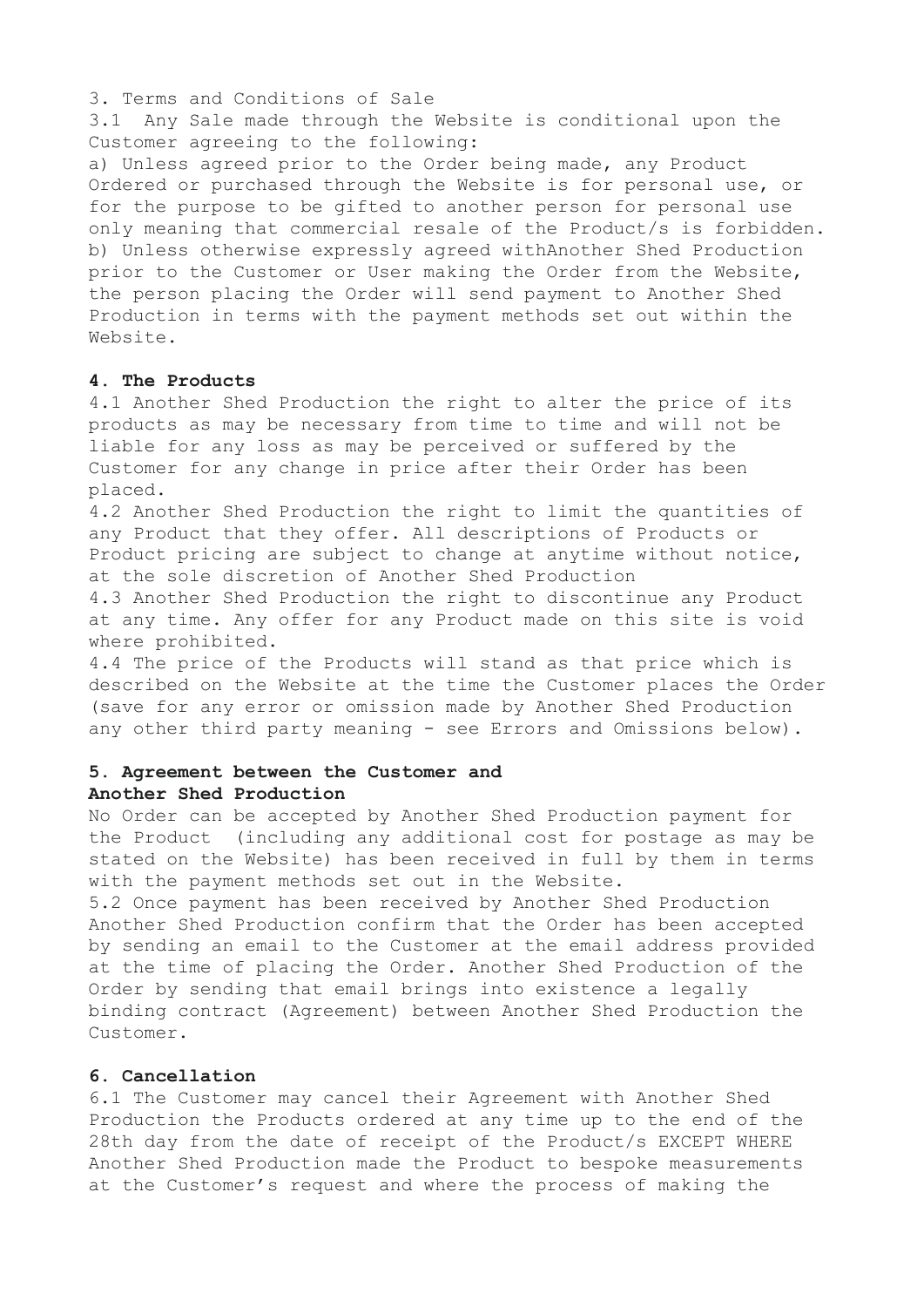bespoke Product has already begun. Where a Customer wishes to cancel their Agreement with Another Shed Production with regards to a Product that they have requested to bespoke specification, Another Shed Production only offer a refund where the product has a fault or where the making process has not yet begun. In this circumstance the Customer should contact Another Shed Production as soon as possible as delay in communicating their decision may result in Another Shed Production unable to offer any refund. 6.2 In relation to non-bespoke Products Another Shed Production not require the customer to give a reason for cancelling the Agreement but may ask from time to time for the purposes of information.

6.3 To cancel an Agreement the Customer must contact Another Shed Production writing as soon as practicable after making their decision to cancel the Agreement and within 28 days of the Agreement begin made.

6.4 If when the Customer contacts Another Shed Production cancel the Agreement, the Product has already been dispatched and received by them, the Customer agrees to return the Product in perfect condition together with its original packaging and delivery note in terms with the returns policy as set out on the Website. The Customer is advised to take a copy of the delivery note prior to sending it back for there own purpose. 6.5 Products returned to Another Shed Production be sent back at the Customer's own risk and as soon as practicably possible. will Another Shed Production be liable for any damage incurred in transit so it is important that the Customer ensures the product is adequately packaged when returning a Product. 6.6 Another Shed Production not be held liable for any damage incurred or sustained at any part of the return process. 6.7 Once the Customer has notified Another Shed Production writing that he or she wishes to cancel their contract with Another Shed Production any sum debited by way of payment for the relevant Product/s shall be returned to the Customer within 30 days of the Order but that this is dependent on the following conditions: a) If the Product/s have already been dispatched to the Customer, those products MUST be returned to Another Shed Production in perfect, re-saleable condition as per the terms above. In this circumstance once receipt of the returned Product/s has been confirmed together with confirmation that the Product/s are in the condition they were dispatched in by Another Shed Production will Another Shed Production return the Customer's payment to them as

soon as practicably possible

b) If the Customer does not return the Products delivered or does not pay the costs of delivery, Another Shed Production shall be entitled to deduct the direct costs of recovering the Product/s from the amount to be returned to the Customer. If the Customer does not return the Products delivered toAnother Shed Production in the same condition that they were supplied then Another Shed Production be entitled to deduct a cost related to the damage to the Products from the amount to be returned to you.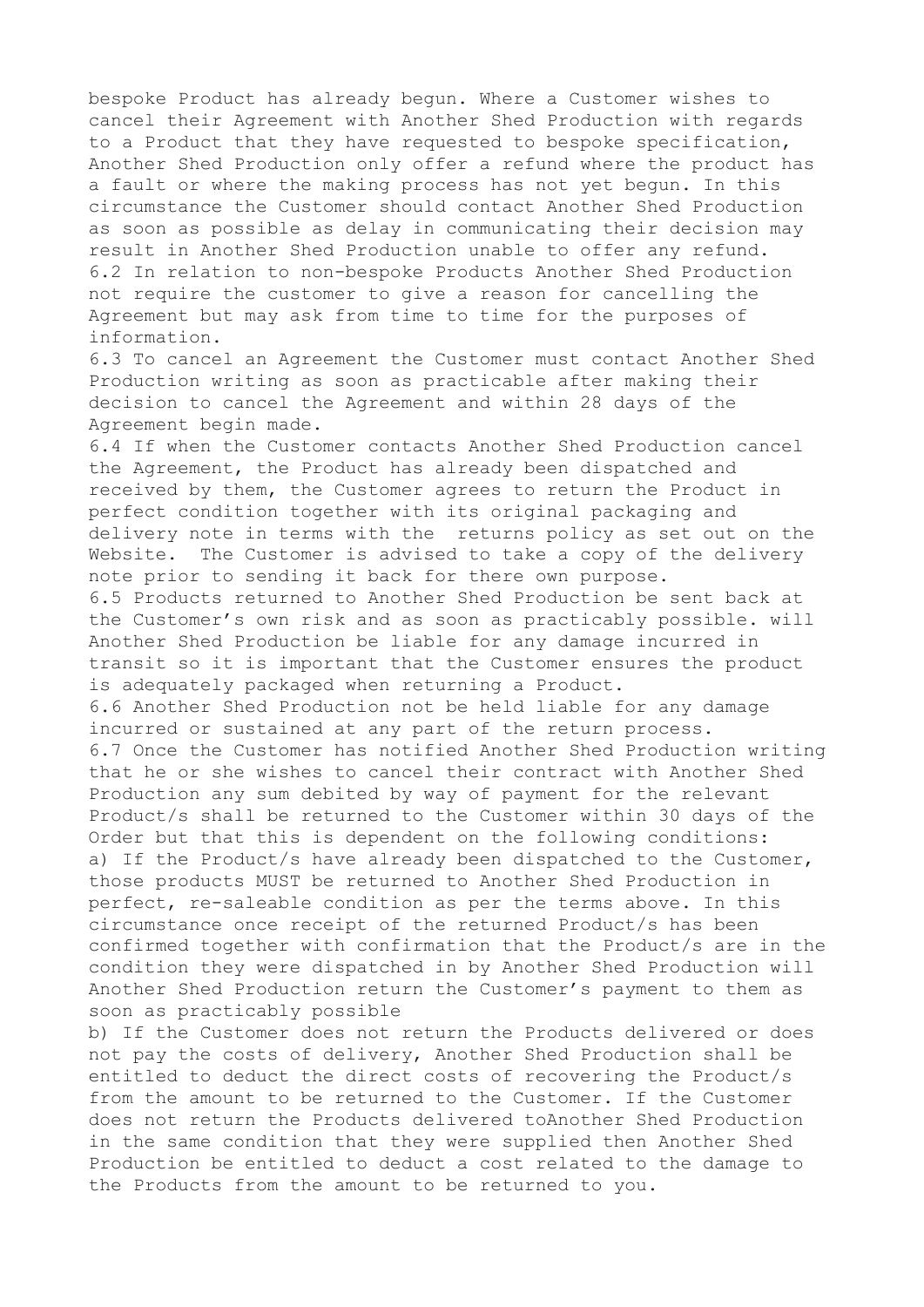c) If the Customer does not return the Product at all despite notifying Another Shed Production their wish to cancel the Agreement Another Shed Production not process the refund. 6.8 Another Shed Production the right to cancel the Agreement (Order, or any part of the Order as may be relevant) between them and the Customer, not limited to but including the following circumstances: a) Another Shed Production unable to make a delivery in the Customer's area b) Another Shed Production unable to supply Product/s due to insufficient stock c) there has been a technical error on the Website or otherwise which results in Another Shed Production to cancel the Agreement 6.8.1 In this circumstance: a) Another Shed Production notify the Customer in writing as soon as practicably possible when it becomes apparent that an Order cannot be fulfilled in whole or in part. b) Another Shed Production refund the Customer their payment for that Order or part of the Order as soon as possible or within 30 days of the date the Customer was contacted by Another Shed Production

6.9 Another Shed Production the right to refuse service to anyone for any reason at any time.

## **7. Delivery**

7.1 Once a Customer places an Order and Another Shed Production entered into an Agreement with the Customer in accordance with these Terms and Conditions, the Product/s will be dispatched as soon as practicably possible and in terms with the information on the Website. By placing an Order with Another Shed Production the Customer is acknowledging and agreeing to the following: a) that delivery times for Products made to requested specifications (bespoke) will be longer. Should the Customer require a Product for a particular time they must make this clear to Another Shed Production they place the Order to allow Another Shed Production advise whether their timescale is possible b) that Another Shed Production make its best endeavours to ensure Product/s are dispatched on time but that at times, not limited to but including times of sale and festive periods, dispatch and or delivery times may be longer

c) that Another Shed Production is not liable for delays in delivery as caused by the postal service or company used by them in delivering the Products to the Customer and that any loss or damage sustained by the postal company or service will not be Another Shed Production.

7.2 Due to the fact Another Shed Production a small business, it may, from time to time, have periods where the maker is not working on Products. In such a circumstance, details will be provided upon the Website including altered dispatch and Delivery times.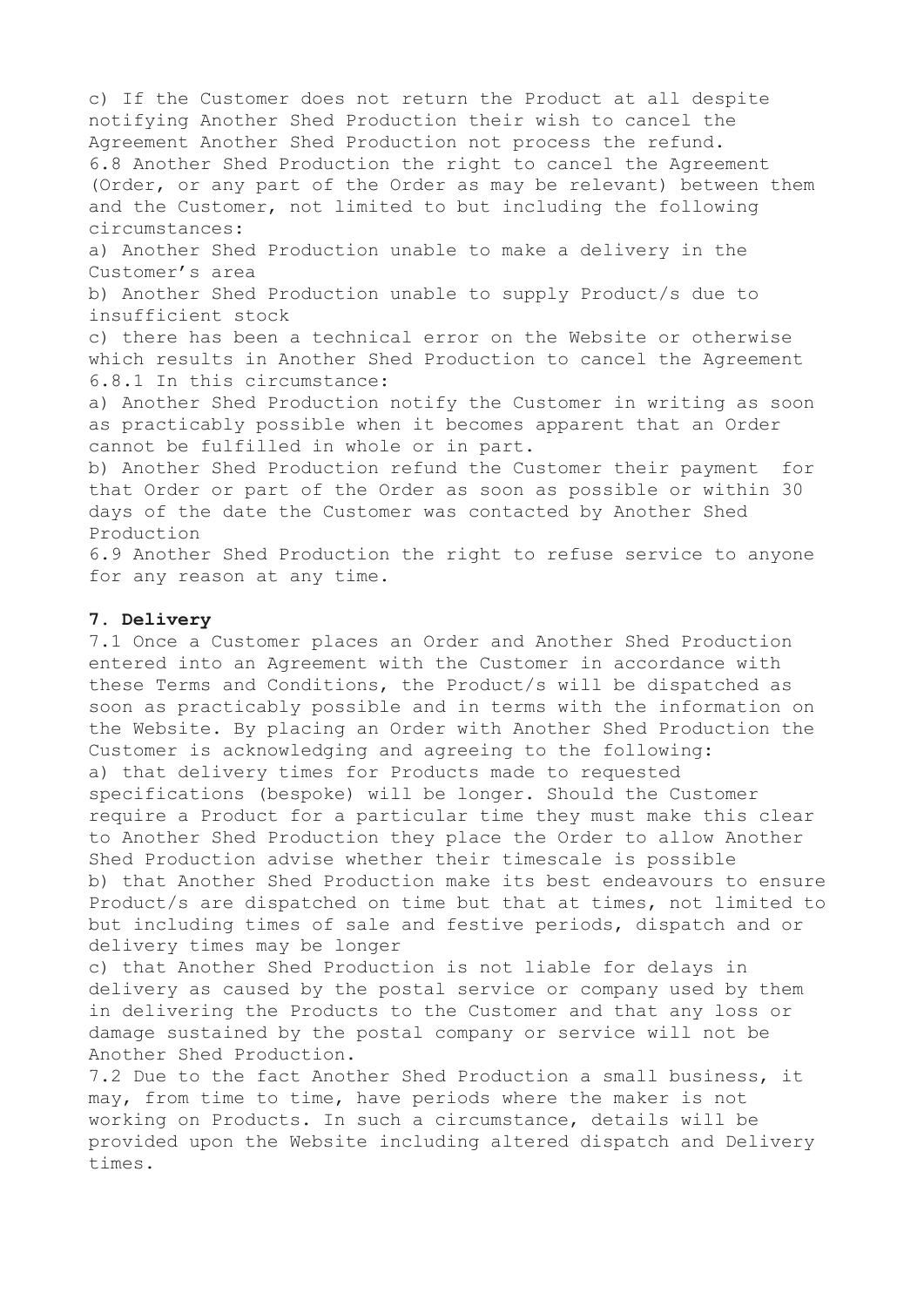#### **8. Bespoke Items**

8.1 Where Another Shed Production asked by a Customer to create a Product to personal specifications or measurements Another Shed Production

a) may be unable to offer a refund on the item should the Customer change their mind in accordance with these Terms and Conditions b) is not responsible for any mistake made by the Customer with regards to the information they provide to Another Shed Production including but not restricted to measurements

c) reserves the right not to accept an Order for a Bespoke item if it is of the opinion that the Product cannot be made to the required standard due to the requests made by the Customer

### **9. Warranty**

9.1 By purchasing a hand crafted item made by Another Shed Production (herein referred to as the 'Product') from Another Shed Production are accepting that due to the techniques used by to dye Another Shed Production leather their product will change in appearance. The leather will change in appearance over time not limited or restricted to the following examples: a) the leather may take on colours from any non-colourfast fabrics it comes into contact with b) the leather will age over time which may result in the product changing in shape or stretching c) over time the leather will darken when it is exposed to sunlight d) over time the leather will change in colour and appearance when it is handled due to the natural oils which are present on the owners skin e) the leather is liable to scratch and mark when it comes into contact with clothes and other items f) leather may mark if it comes into contact with liquid 9.2. Another Shed Production all customers a 'Lifetime Warranty' on their Products purchased from Another Shed Production 'Lifetime Warranty' is defined as a warranty on any product made by and purchased fromAnother Shed Production Another Shed Production offer a 'Lifetime Warranty' on the following only: a) stitching b) rivets (this expressly excludes any kind of eyelets) **9.3 Exclusions** 

9.3.1. Another Shed Production excludes the following from its 'Lifetime Warranty':

a) any defect resulting in the leather or other fabric used to form whole or part of the Product including defects arising from a default in the manufacture of fixings such as (but not limited or restricted to) rivets or buckles

b) repairs required due to misuse of the Product such where the Product has been mistreated or used for any purpose other than the purpose intended and/or

c) where care guidelines have not been followed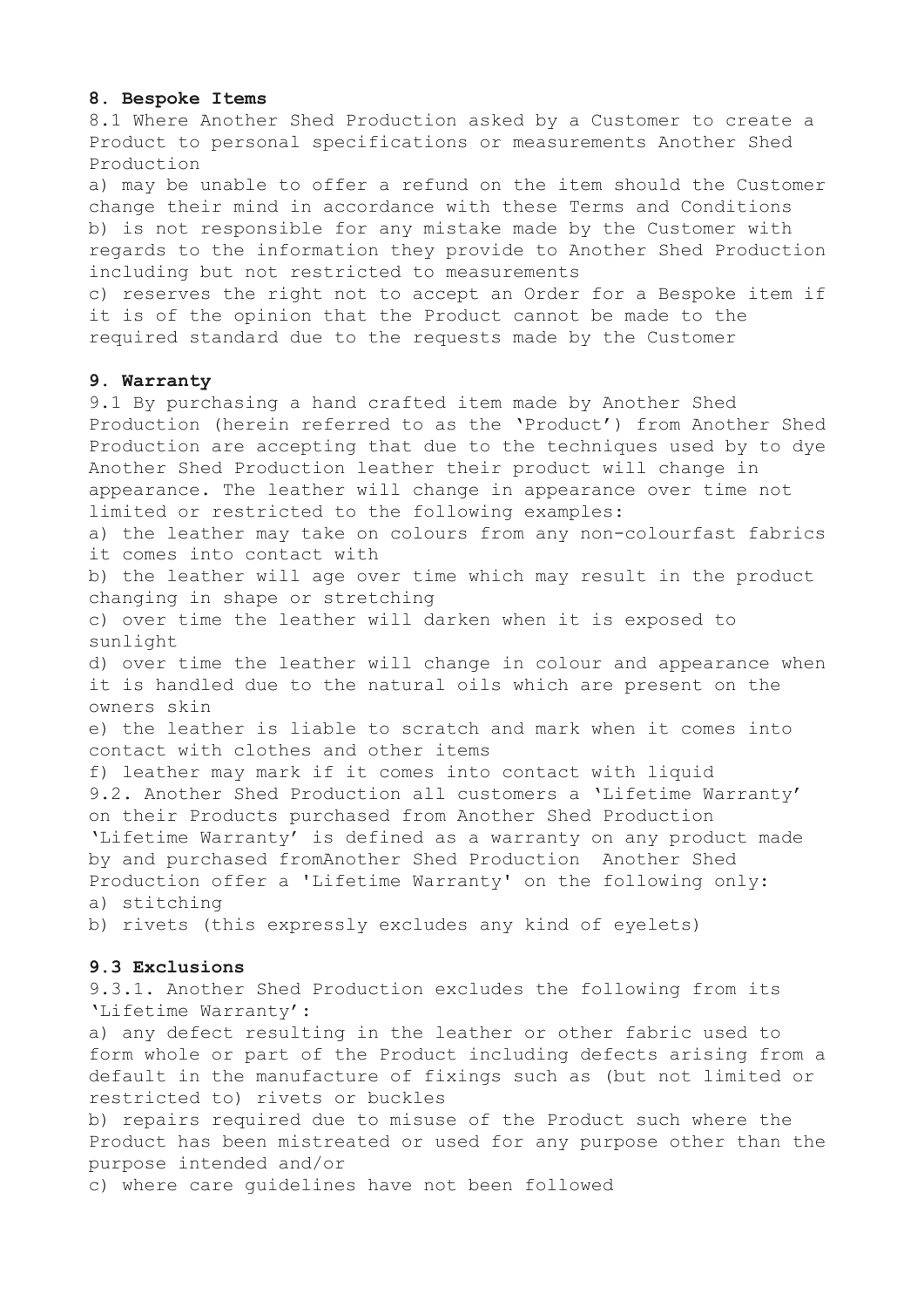9.4 Another Shed Production from time to time use their discretion to agree to make repairs to Products beyond the terms of this Warranty. In such circumstances Another Shed Production at their discretion agree the terms of the repair at the time. Such repairs may attract a charge to be agreed with the customer before the Product is repaired. Where a charge is agreed, Another Shed Production the right to keep the item in its possession until payment of the agreed charge is made.

9.5 Another Shed Production the right to refuse to repair any Product under these terms at their discretion and for any reason not limited to or restricted by those reasons outlined above. 9.6 Another Shed Production from time to time be unable to repair a damaged item. Where an item cannot be repaired Another Shed Production return the item to the customer at no postage cost to them. In this circumstance Another Shed Production not be liable for the cost of postage incurred by the customer for sending the item back toAnother Shed Production. Another Shed Production not be liable for any compensation towards the customer in this circumstance.

9.7 Another Shed Production the right to alter the terms of this warranty at any time. Any changes made to this warranty will be made at Another Shed Production and will bind all customers regardless of when the Product was purchased.

9.8 Due to the availability of the fixings (for example but not limited or restricted to rivets and fastenings) and threads (for example but not limited to colour or material) when a customer returns a Product to Another Shed Production repair they are in agreement with the following:

a) that if an original fixing or thread cannot be replaced with a similar fixing or thread to that used on the original Another Shed Production will at their discretion choose an alternative fixing or thread to use in the repair of the product

b) Another Shed ProductionAnother Shed Production aim to dispatch your repaired Product to you within 6 weeks of receiving it for repair but there may be circumstances where this might be longer (not restricted or limited to Holiday Periods) Another Shed Production endeavour to keep the customer updated as to when their Product will be dispatched

c) Holiday Periods are as defined as Christmas (November - January ), summer holidays (August) and promotional periods

9.9 There may be instances when a Another Shed Production may not be repairable in such circumstances the following will apply: a) Another Shed Production return the product to the customer as soon as it has become apparent that the item cannot be repaired with an explanation as to why this is 9.10. Postage

9.10.1 Another Shed Production not charge the customer for the postage fee incurred by return of the Product to the customer. Another Shed Production not liable for the postage fee incurred by the customer in returning the product to Another Shed Production the purpose of this warranty, at any time.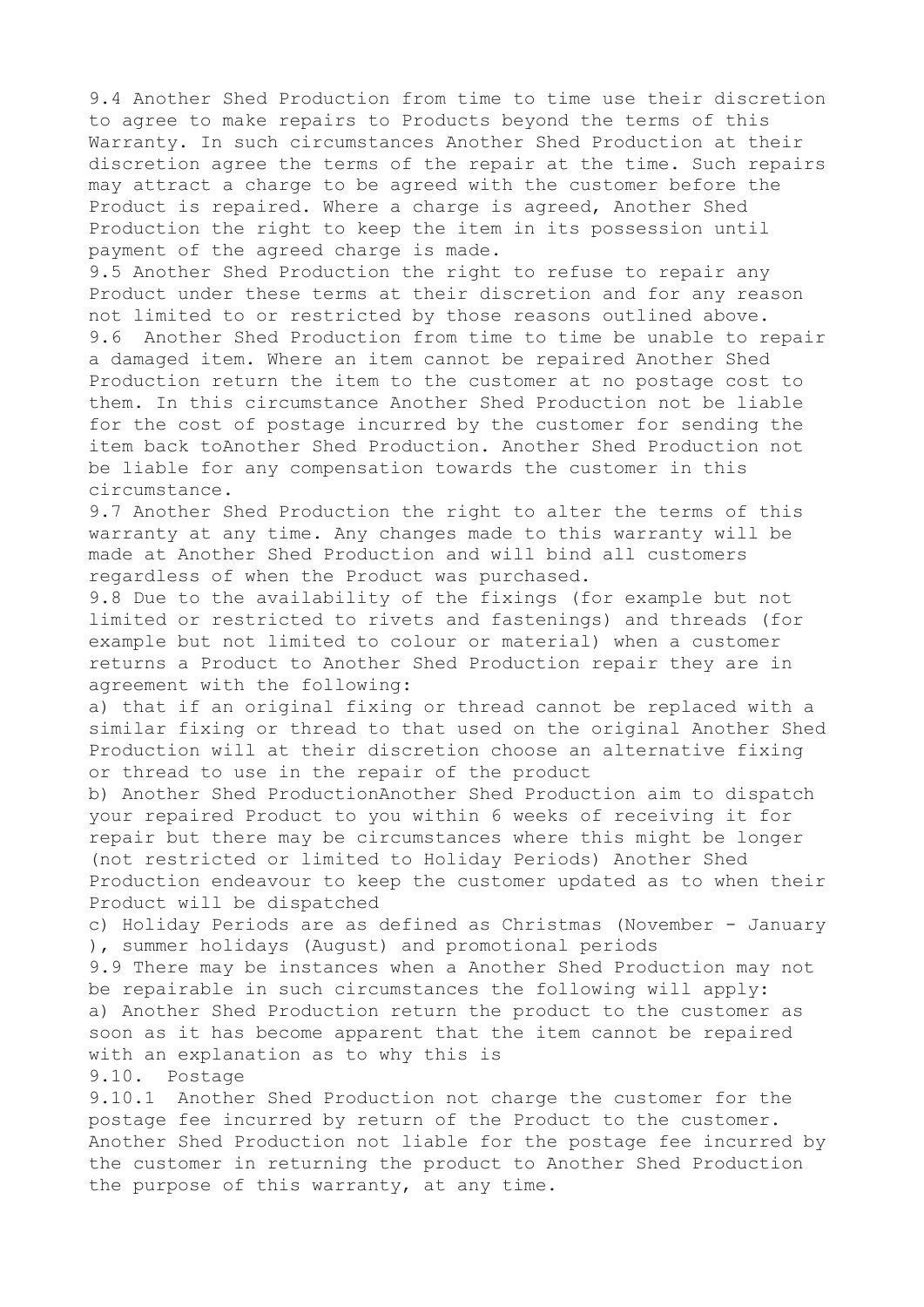#### **10. The Website**

10.1 The Website is operated by Another Shed Production Throughout the Website, the terms "we", "us" and "our" refer toAnother Shed Production Another Shed Production the website, including all information, tools and services available from this site to Users and Customers and anyone else as may access the website conditioned upon their acceptance of all terms, conditions, policies and notices stated within the Website.

10.2 Another Shed Production made every effort to display as accurately as possible the colours and images of the Products that appear. Another Shed Production guarantee that the User / Customer's computer monitor's display of any colour will be accurate. Due to the nature of the leather, each Product may vary from the photos shown on the Website.

10.3 Another Shed Production the right at any time to modify or discontinue trading through the Website (or any part or content thereof) without notice at any time.

10.4 Another Shed Production not be liable to you or to any thirdparty for any modification, price change, suspension or discontinuance of the Service.

10.5 All headings used in the Website (including in the Terms and Conditions) are included for convenience only and will not limit or otherwise affect these Terms.

10.6 Any new features or tools which are added to the current Website shall also be subject to the Terms and Conditions. Customers / Users can review the most current version of the Terms and Conditions at any time on the Website or by asking Another Shed Production provide a copy. Another Shed Production the right to update, change or replace any part of the Terms and Conditions by posting updates and/or changes to the Website. It is the User / Customer's responsibility to check this page periodically for changes. User/Customers' continued use of or access to the Website following the posting of any changes constitutes acceptance of those changes.

10.7 Users / Customers must not transmit any worms or viruses or any code of a destructive nature.

10.8 A breach or violation of any of the Terms will result in an immediate termination of any Order.

10.9 We do not guarantee, represent or warrant that your use of the Website will be uninterrupted, timely, secure or error-free. 10.10 All Users / Customers understand that their content (not including credit card information), may be transferred unencrypted and involve

a) transmissions over various networks; and

b) changes to conform and adapt to technical requirements of connecting networks or devices. Credit card information is always encrypted during transfer over networks.

10.11 All Customers agree to provide current, complete and accurate purchase and account information for all purchases made through the Website; they also agree to promptly update account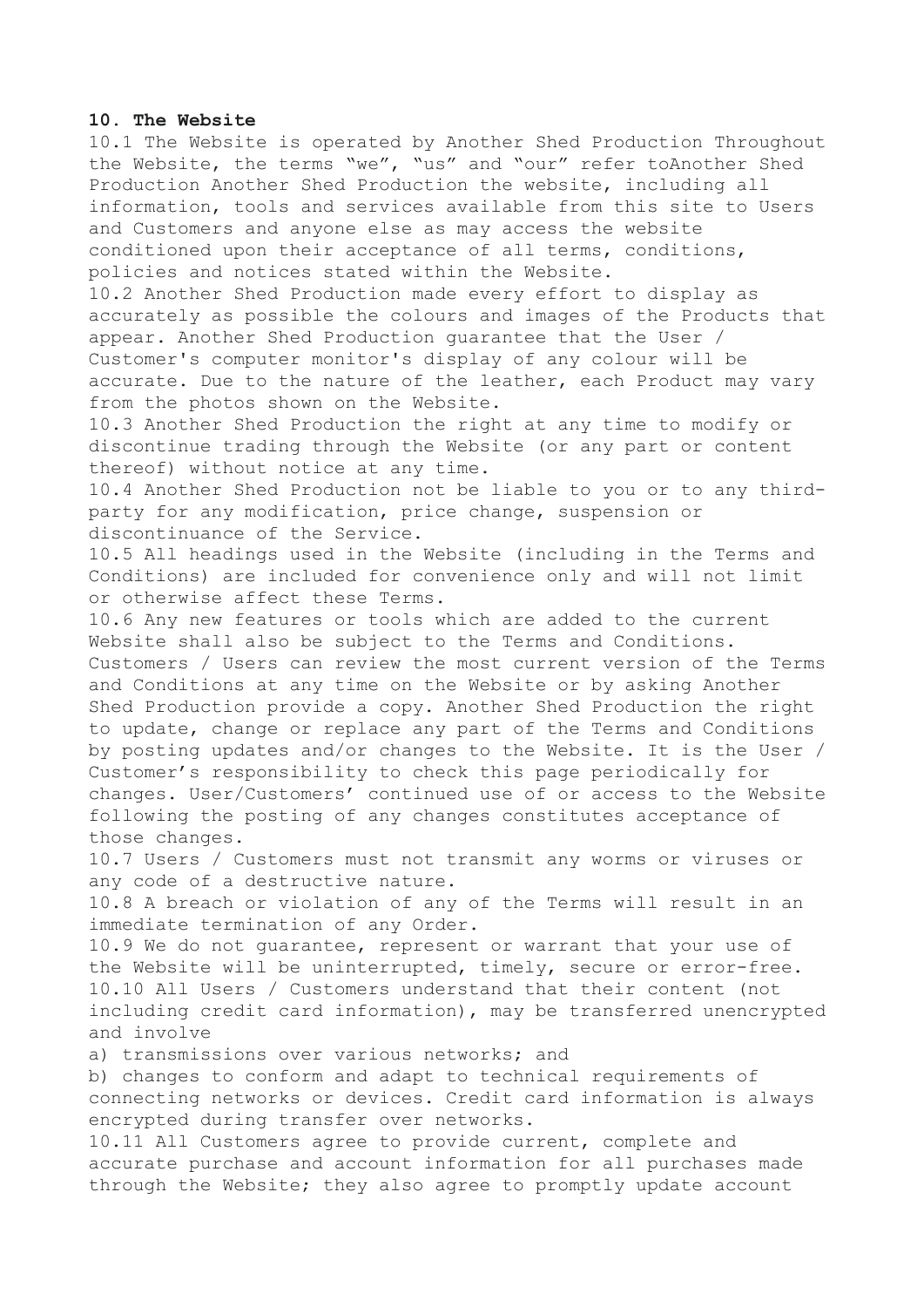and other information, including email address and credit card numbers and expiration dates, so that Another Shed Production complete your transactions and contact you as needed. 10.12Another Shed Production and where relevant (WIX) may provide you with access to third-party tools over which we neither monitor nor have any control nor input. Customers acknowledge and agree that we provide access to such tools "as is" and "as available" without any warranties, representations or conditions of any kind and without any endorsement. Another Shed Production have no liability whatsoever arising from or relating to Customers' use of optional third-party tools.

10.13 Any use by Customers / Users of optional tools offered through the site is entirely at their own risk and discretion and must ensure that they are familiar with and approve of the terms on which tools are provided by the relevant third-party provider(s).

10.14 Another Shed Production and as relevantwix.com) may also, in the future, offer new services and/or features through the website (including, the release of new tools and resources). Such new features and/or services shall also be subject to these Terms and Conditions.

## **11. Comments**

11.1 If, at Another Shed Production, a person sends certain specific submissions (for example contest entries) or without a request you send creative ideas, suggestions, proposals, plans, or other materials, whether online, by email, by postal mail, or otherwise (collectively, 'comments'), that person agrees that Another Shed Production may, at any time, without restriction, edit, copy, publish, distribute, translate and otherwise use in any medium any comments that you forward to them. Another Shed Production and shall be under no obligation:

a) to maintain any comments in confidence;

b) to pay compensation for any comments; or

c) to respond to any comments.

11.2 Submission of personal information through the store is governed by our Privacy Policy. To view our Privacy Policy.

## **12. General**

12.1 Another Shed Production the right to modify these Terms and Condition at any time and without giving any notice to Users or Customers and such modifications shall take immediate effect when the changes are communicated to Users and/or Customers by email or when the Terms and Conditions are updated on the Website, whichever is the soonest. Users and Customers are bound by revisions to these Terms and Conditions and must always refer to them when using the Website or placing an Order. Use of the Website by Users and Customers is deemed as their accepting these Terms and Conditions.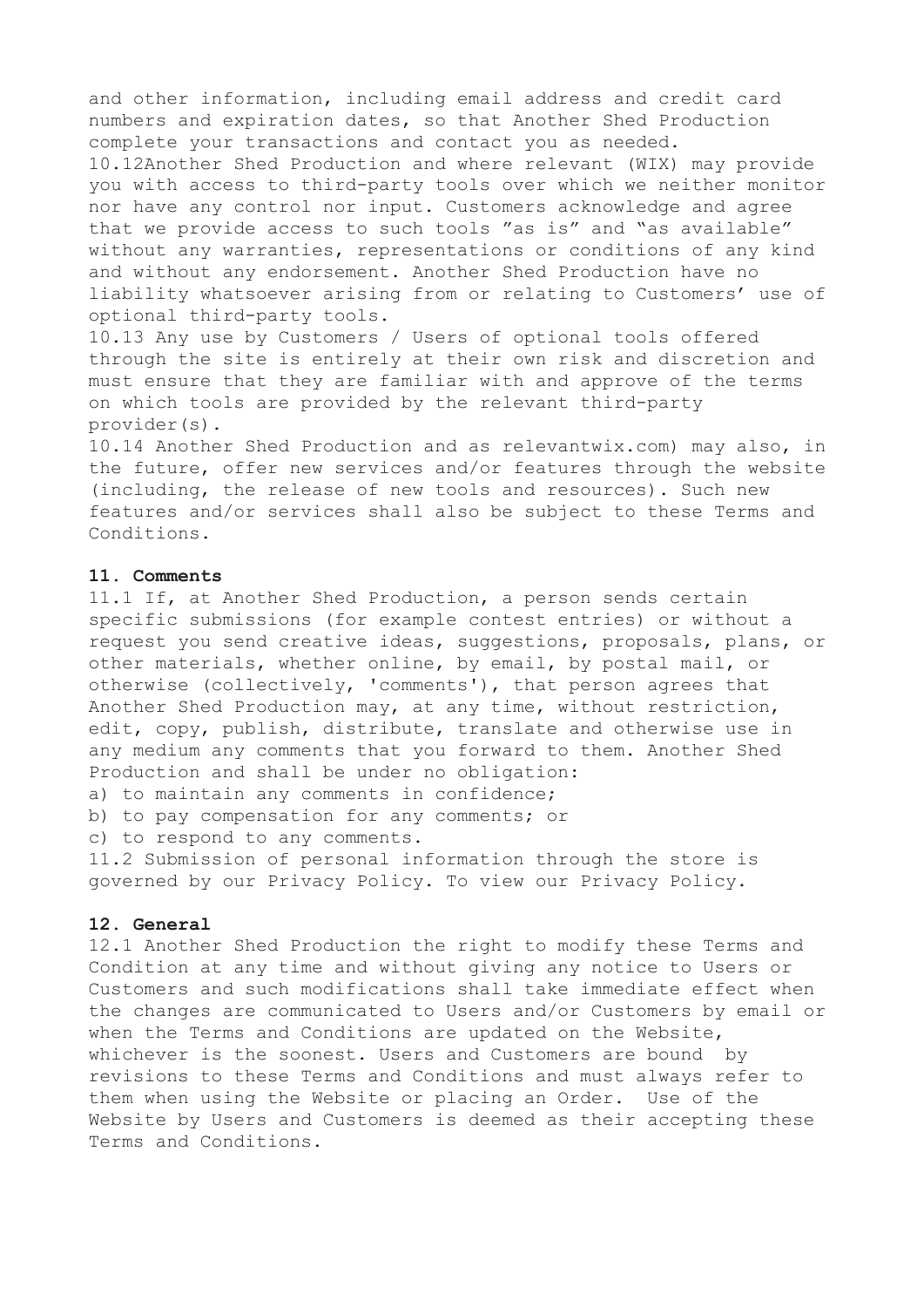12.2 If any part of these Terms and Conditions is found to be unenforceable the remaining Terms and Conditions will remain unaffected.

12.3 By using the Website Users and Customers agree to Another Shed Production policy.

12.4 These Terms and Conditions must be considered along with all information, pricing and policies as included on the Website.

#### **13. Liability**

13.1 The Customer must contact Another Shed Production soon as possible in the event a Product is not delivered or is delivered in a state of disrepair to Product or packaging to enable Another Shed Production assist the Customer and advise them of appropriate options as may be available, for example such as a replacement Product or refund. Another Shed Production require photographic evidence of a damaged parcel to assist with enquiries and investigations with the postal service / company.

13.2 Save as may be prescribed in law Another Shed Production not liable for any loss or damage to person or property arising out of any of the Products appearing on the Website. Due to the nature of the dyes used, should Customers have concerns they are invited to discuss these with Another Shed Production placing an Order. 13.3 Another Shed Production not be liable for any loss or damage sustained for any item due to any event beyond their control which may include circumstances whereby leather dye happens to rub off onto or mark any other items (including but not restricted to garments, furniture etc)

13.4 Another Shed Production not be liable for the payment of compensation at any time whatsoever, not limited to but including where there may be disappointment suffered as a result of Another Shed Production unable to fulfil an Order or where the Customer wishes to return their Order.

13.5 Another Shed Production not responsible if information made available on the Website is not accurate, complete or current. The material on the Website is provided for general information only and should not be relied upon or used as the sole basis for making decisions without consulting primary, more accurate, more complete or more timely sources of information. Any reliance on the material on this site is at the User/Customer's own risk. 13.6 The Website may contain certain historical information. Historical information, necessarily, is not current and is provided for Users' reference only. Another Shed Production the right to modify the contents of the Website at any time, but they have no obligation to update any information on the Website. The Users / Customers agree that it is their responsibility to monitor changes to our site.

13.7 The failure of us to exercise or enforce any right or provision of these Terms of Service shall not constitute a waiver of such right or provision.

13.8 Another Shed Production no obligation to update, amend or clarify information on the Website, including without limitation,